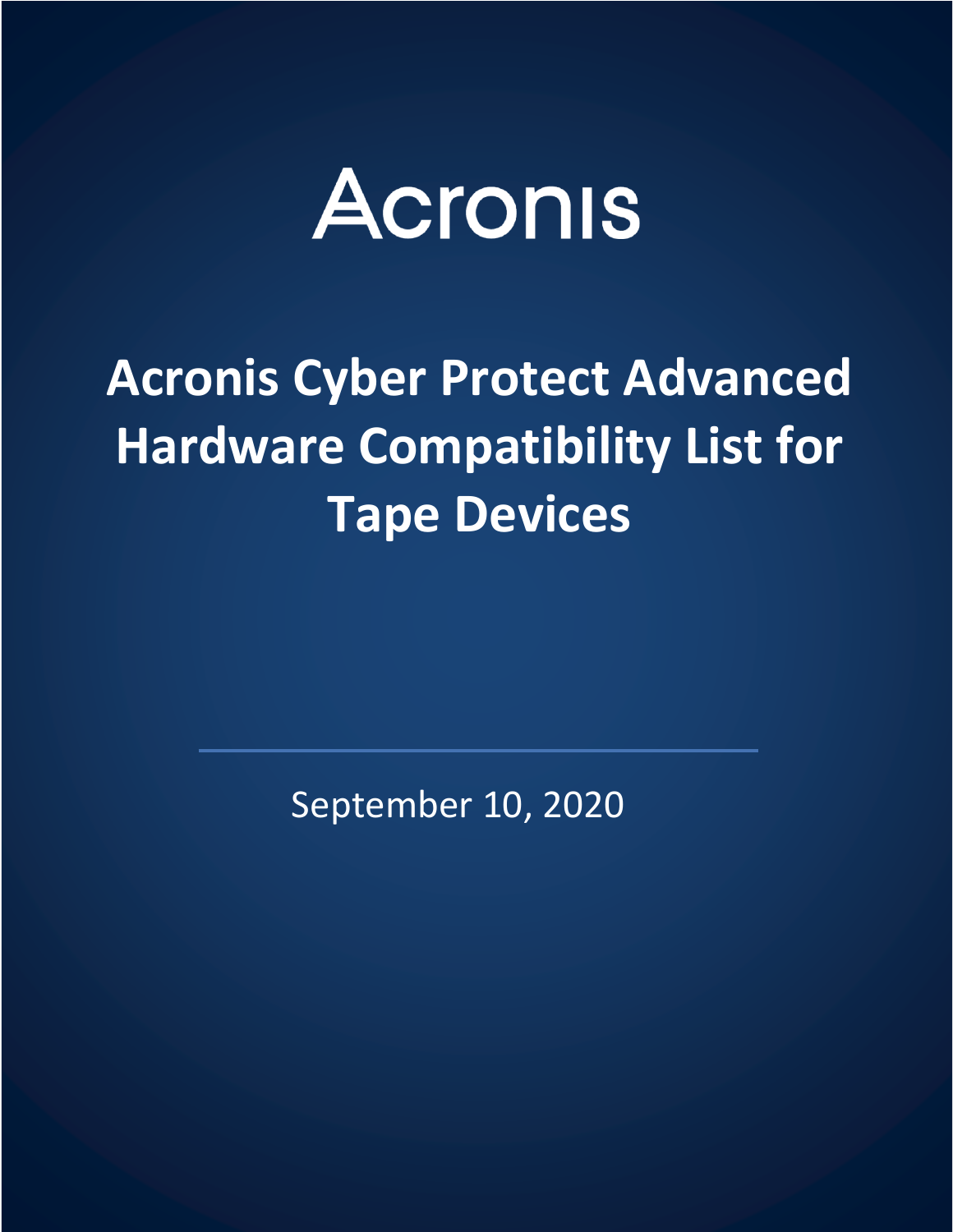# Table of Contents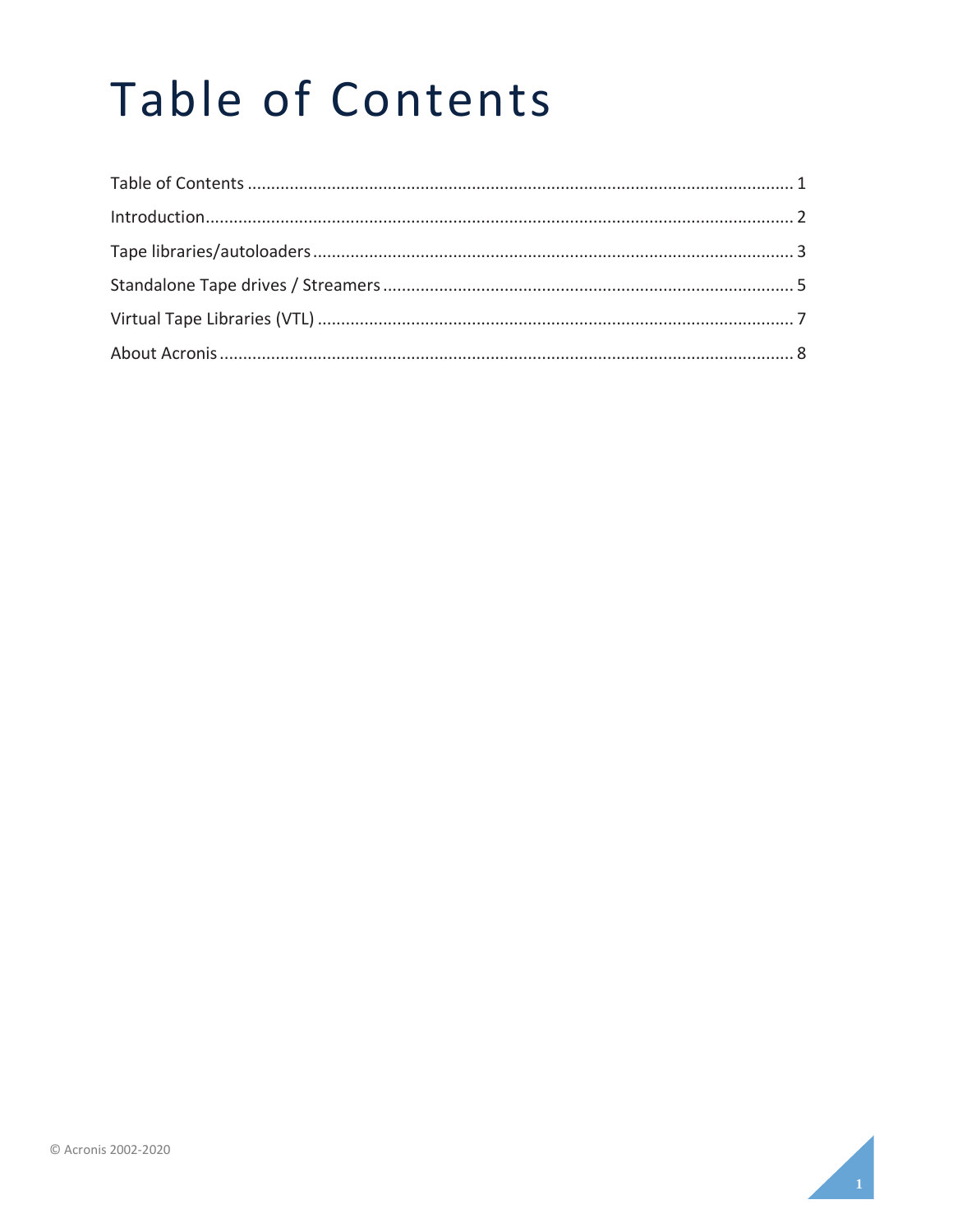# Introduction

This document contains information about compatibility of tape drives, tape libraries, virtual tape libraries with Acronis Cyber Protect product (Advanced editions).

All devices listed in this document are claimed as supported. It means that work of these devices was tested and confirmed with the Acronis Cyber Protect software. If not stated otherwise, device is compatible with any Acronis Cyber Protect product version.

Verification of supportability was ensured by testing performed by Acronis, reports sent to us by partners and customers from [Acronis Hardware Compatibility Tool,](https://kb.acronis.com/content/57237) customers participated in Acronis Customer Experience Program (ACEP), as well as vendor's compatibility reports.

If you don't find your device in the list, it does not mean that it is not supported. Acronis Cyber Protect support all SCSI-compliant devices with any physical connections (FC, SAS, USB, etc.). Please, refer t[o User Guide](https://www.acronis.com/support/documentation/AcronisCyberProtect_15) for more information on working with tape libraries, standalone tape drives and VTLs.

**NOTE**: If your device works properly with Acronis Cyber Protect product and you want it to be added the list, please submit the request via email [HCL-tapes@acronis.com.](mailto:HCL-tapes@acronis.com) You can also check compatibility without product installation using [Acronis Hardware](https://kb.acronis.com/content/57237)  [Compatibility Tool.](https://kb.acronis.com/content/57237)

This information is intended to provide guidelines as to the types of technologies that the Acronis Backup 11.7, Acronis Cyber Backup12.5 and Acronis Cyber Protect 15 generally supports. However, each system and environment is unique and simply because a technology is listed in this document, it does not guarantee and warrant that the products will be function as designed (for example, not all features may be available).

There is no express or implied warranty of any kind established by this document, any warranty is set forth in the terms of services, end user license agreement and licensing policies accompanying the product. We encourage you to try our software before purchasing to ensure that it is compatible with your environment.

#### **References:**

[Acronis Hardware Compatibility Tool](https://kb.acronis.com/content/57237) [Acronis Customer Experience Program](https://www.acronis.com/company/cep-policy.html) [Acronis Cyber Protect Advanced: Tape devices](https://www.acronis.com/support/documentation/AcronisCyberProtect_15/#38806.html)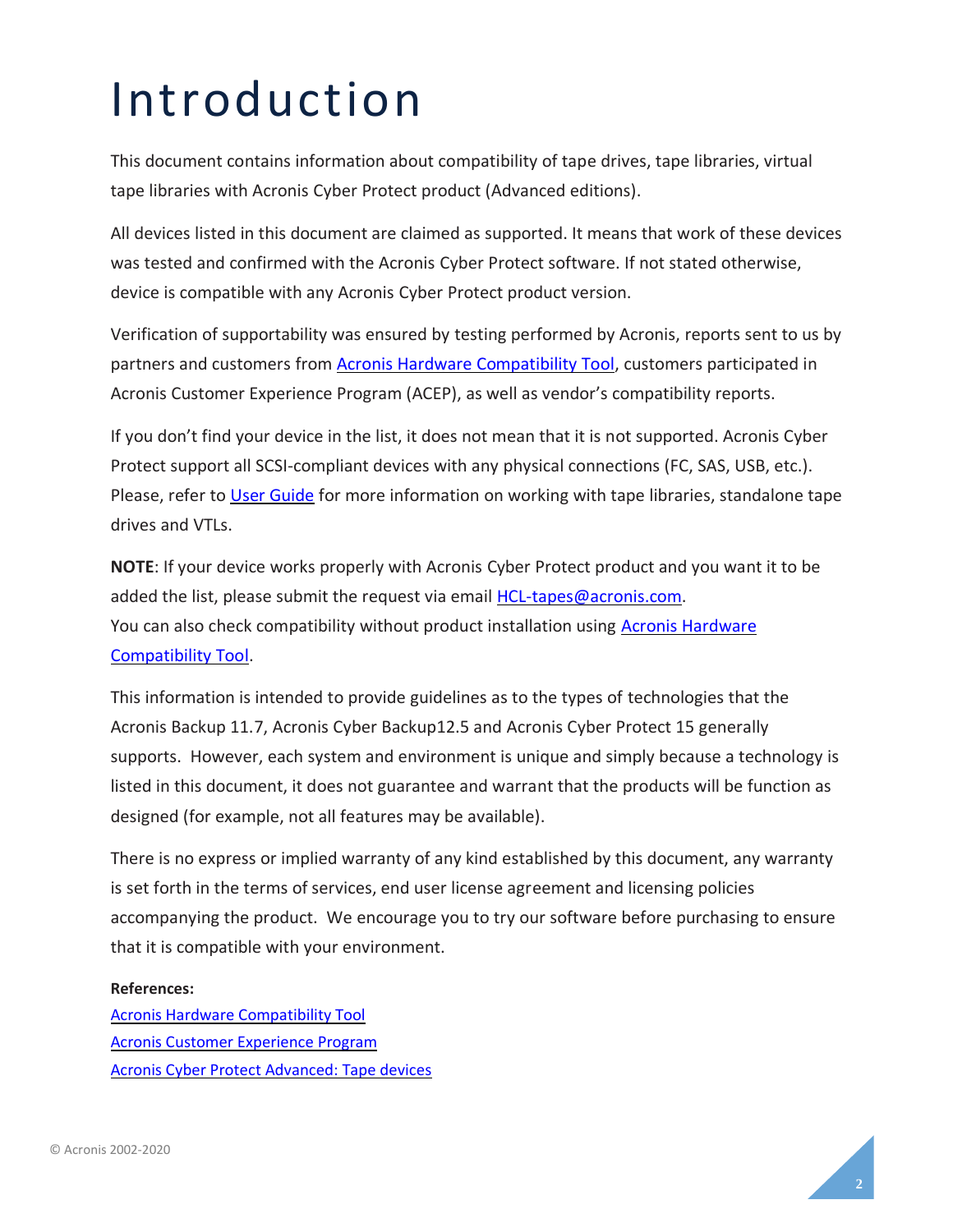# Tape libraries/autoloaders

| <b>BDT</b>               |                                               |
|--------------------------|-----------------------------------------------|
| <b>Device</b>            | <b>Drive Model</b>                            |
| FlexStor II (1U, 2U, 4U) | LTO-3 / LTO-4 / LTO-5 / LTO-6 / LTO-7 / LTO-8 |
|                          | SCSI, SAS, FC                                 |
| MultiStor (3U)           | LTO-6 / LTO-7 / LTO-8 SAS, FC                 |
| MultiStak (6U)           | LTO-6 / LTO-7 / LTO-8 SAS, FC                 |

| DEL L             |                               |
|-------------------|-------------------------------|
| l Device          | <b>Drive Model</b>            |
| Dell EMC ML3      | LTO-6 / LTO-7 / LTO-8-HH/FH   |
| PowerVault TL2000 | LTO-4 / LTO-5 / LTO-6 SAS, FC |
| PowerVault 124T   | LTO-4 / LTO-5 / LTO-6         |

| <b>Fujitsu</b>           |                                                  |
|--------------------------|--------------------------------------------------|
| <b>Device</b>            | <b>Drive Model</b>                               |
| <b>ETERNUS LT20 S2</b>   | LTO-4 / LTO-5 / LTO-6 / LTO-7 / LTO-8 HH SAS, FC |
| <b>ETERNUS LT40 S2</b>   | LTO-5 / LTO-6 / LTO-7 / LTO-8 HH SAS, FC         |
| <b>ETERNUS LT60 S2</b>   | LTO-5 / LTO-6 / LTO-7 / LTO-8 HH SAS, FC         |
| <b>ETERNUS LT140</b>     | LTO-6 / LTO-7 / LTO-8 HH SAS, FC                 |
| <b>ETERNUS LT260</b>     | LTO-5 / LTO-6 / LTO-7 / LTO-8 HH SAS, FC         |
| <b>FSC FibreCAT TX08</b> | HP Ultrium 4-SCSI                                |

| <b>HPE</b>                   |                                  |
|------------------------------|----------------------------------|
| <b>Device</b>                | <b>Drive Model</b>               |
| HPE StoreEver* ESL G3        | Ultrium 1840 (LTO-4 FH FC)       |
|                              | Ultrium 3280 (LTO-5 FH FC)       |
| * former name - StorageWorks | Ultrium 6650 (LTO-6 FH FC)       |
| 1/8 G2 Tape Autoloader       | Ultrium 30750 (LTO-8 HH SAS, FC) |
| <b>HPE StoreEver MSL2024</b> | Ultrium 15000 (LTO-7 HH SAS, FC) |
| <b>HPE StoreEver MSL4048</b> | Ultrium 6250 (LTO-6 HH SAS, FC)  |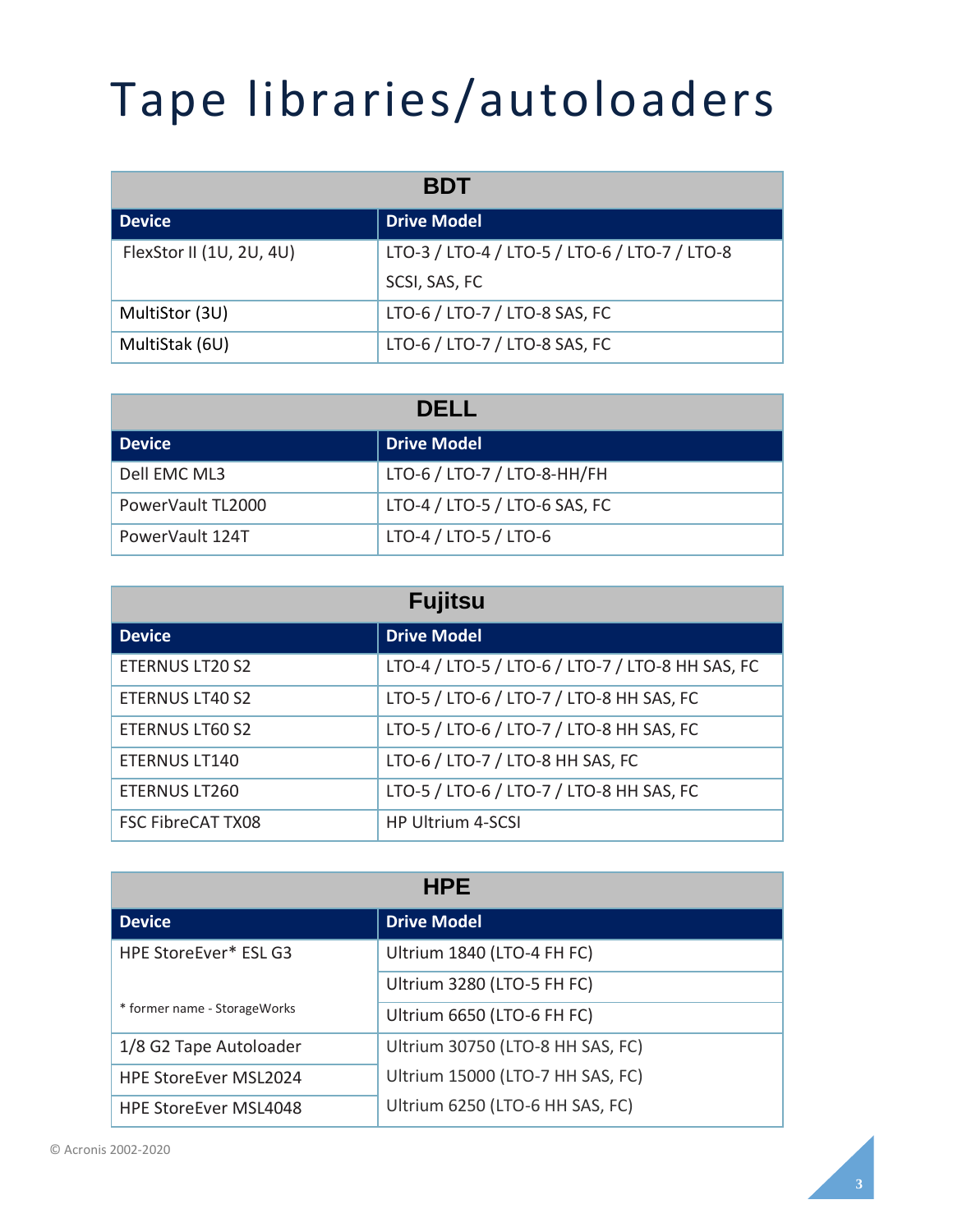| <b>HPE StoreEver MSL8048</b> | Ultrium 3280 (LTO-5 FH FC)       |
|------------------------------|----------------------------------|
| HPE StoreEver MSL8096        | Ultrium 3000 (LTO-5 HH SAS, FC)  |
| <b>HPE MSL G3 Series</b>     | Ultrium 1840 (LTO-4)             |
|                              | Ultrium 1760 (LTO-4)             |
|                              | Ultrium 960 (LTO-3)              |
| HPE StoreEver MSL3040        | LTO-6 / LTO-7 / LTO-8 HH SAS, FC |

| <b>IBM</b>        |                                   |
|-------------------|-----------------------------------|
| <b>Device</b>     | <b>Drive Model</b>                |
| IBM TS3100 (3573) | LTO5 / LTO6 / LTO7 HH (FC, SAS)   |
| IBM TS3200 (3573) | LTO5 / LTO6 / LTO7 FH (FC)        |
|                   | LTO4 FH (SCSI)                    |
| IBM TS4300 (3573) | LTO6 / LTO7 HH (FC, SAS)          |
|                   | LTO6 / LTO7 / LTO8 FH (FC)        |
| IBM TS3310 (3576) | LTO5 / LTO6 / LTO7 / LTO8 FH (FC) |

| <b>NEC</b>  |                            |
|-------------|----------------------------|
| Device      | <b>Drive Model</b>         |
| LLOO9F      | LTO-5, LTO-6, LTO-7 SAS    |
| T30A        | LTO-5, LTO-6, LTO-7 FC/SAS |
| <b>T60A</b> | LTO-5, LTO-6, LTO-7 FC/SAS |

| <b>Overland Storage</b>  |                                   |
|--------------------------|-----------------------------------|
| Device                   | Drive Model                       |
| NEOs Series (1U, 2U, 4U) | LTO-5, LTO-6, LTO-7, LTO-8 FC/SAS |
| NEOxl Series (3U, 6U)    | LTO-6, LTO-7, LTO-8 FC/SAS        |

| Quantum       |                              |
|---------------|------------------------------|
| <b>Device</b> | <b>Drive Model</b>           |
| Scalar i3     | LTO6 / LTO7 / LTO8 HH FC/SAS |
| Scalar i6     | LTO6 / LTO7 / LTO8 FC        |
| Scalar i6000  | LTO5 / LTO6 / LTO7 FC        |
| Scalar i500   | LTO5 / LTO6 / LTO7 FC        |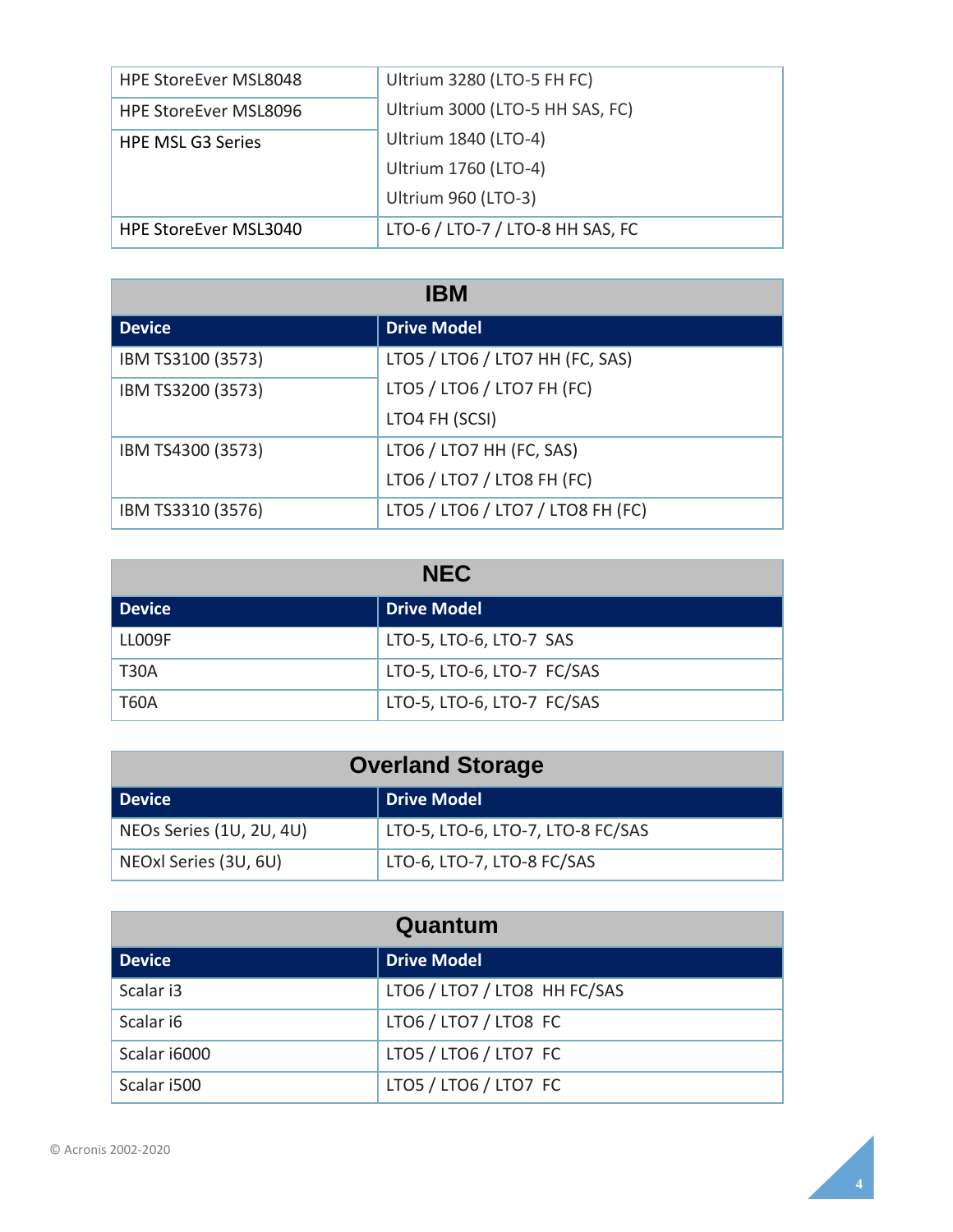| Scalar i40-i80 | LTO5 / LTO6 / LTO7 HH FC/SAS |
|----------------|------------------------------|
| SuperLoader 3  | LTO5 / LTO6 / LTO7 HH SAS    |

| <b>Spectra Logic</b> |                                               |
|----------------------|-----------------------------------------------|
| Device               | <b>Drive Model</b>                            |
| T50e                 | LTO-3 / LTO-4 / LTO-5 / LTO-6 / LTO-7         |
| T <sub>120</sub>     | LTO-2 / LTO-3 / LTO-4 / LTO-5 / LTO-6 / LTO-7 |

| Oracle / Sun                 |                        |  |
|------------------------------|------------------------|--|
| <b>Device</b>                | <b>Drive Model</b>     |  |
| StorageTek SL150 (STK SL150) | LTO6 SCSI              |  |
| StorageTek L700 (STK L700)   | <b>IBM ULT3580-TD4</b> |  |
|                              | IBM ULT3580-TD5        |  |

| <b>Tandberg</b>         |                                   |  |
|-------------------------|-----------------------------------|--|
| <b>Device</b>           | <b>Drive Model</b>                |  |
| Exabyte Magnum 224      | LTO-3, SCSI                       |  |
| EXABYTE EXB-210         | Eliant 820, 8mm                   |  |
| EXABYTE VXA-320 (VXA-3) | <b>VXA-320</b>                    |  |
| StorageLoader LTO       | LTO-2, LTO-3, LTO-4, LTO-5, LTO-6 |  |

# Standalone Tape drives / Streamers

| <b>Dell EMC</b>                      |  |
|--------------------------------------|--|
| PowerVault External Tape (LTO-7 SAS) |  |
|                                      |  |
| <b>HPE</b>                           |  |
| HPE StoreEver LTO-8 Ultrium 30750    |  |

Ultrium 6650 (LTO-6 FH SAS)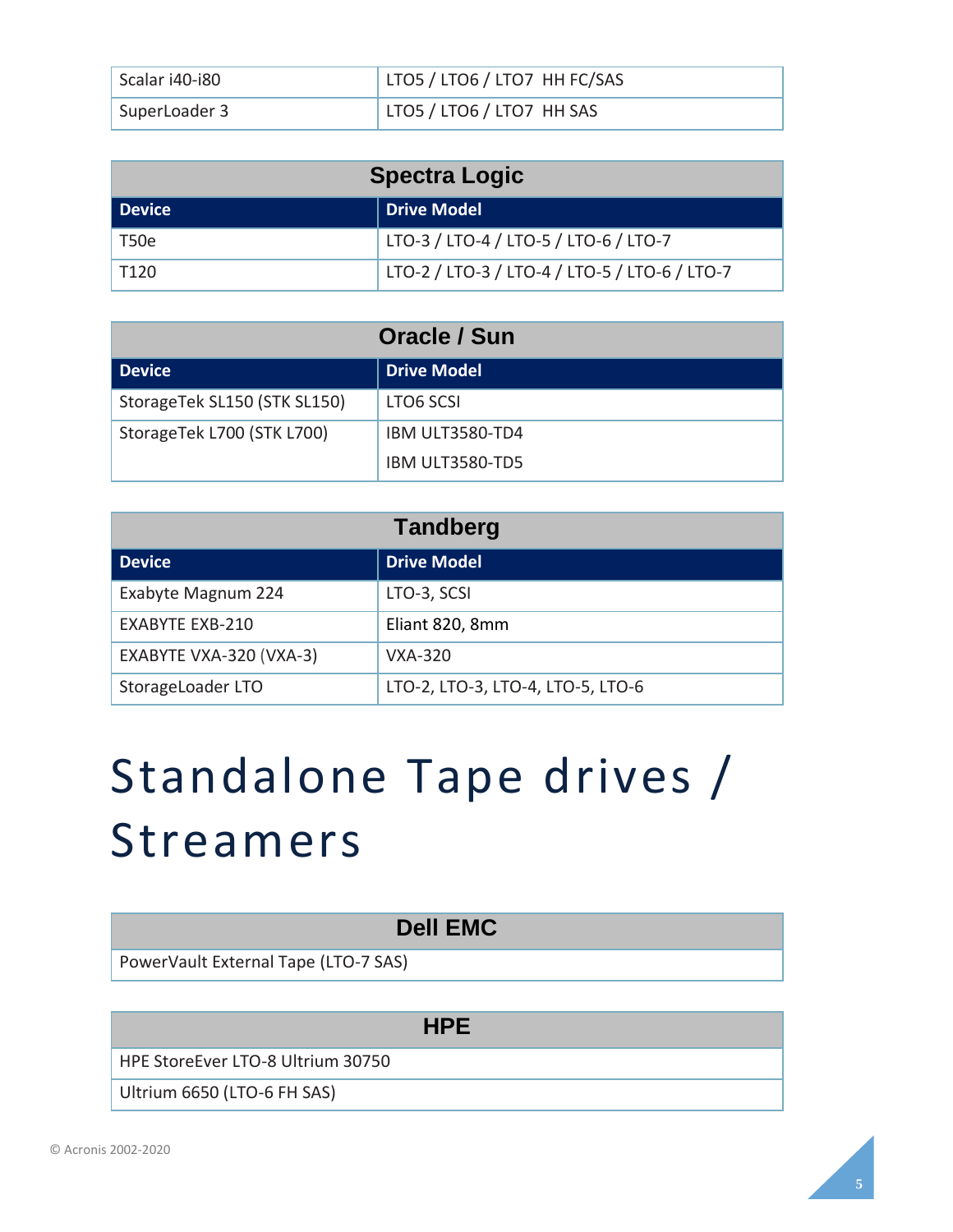| Ultrium 6250 (LTO-6 HH SAS)               |  |  |
|-------------------------------------------|--|--|
| Ultrium 3280 (LTO-5 FH SAS)               |  |  |
| Ultrium 3000 (LTO-5 HH SAS)               |  |  |
| Ultrium SB3000c Tape Blade (LTO-5 HH SAS) |  |  |
| <b>Ultrium 7 SCSI</b>                     |  |  |
| Ultrium 6-SCSI                            |  |  |
| Ultrium 5-SCSI                            |  |  |
| Ultrium 4-SCSI                            |  |  |
| Ultrium 3-SCSI                            |  |  |
| Ultrium 2-SCSI                            |  |  |
| Ultrium 960                               |  |  |
| Ultrium 920                               |  |  |
| Ultrium 448                               |  |  |
| <b>DAT320</b>                             |  |  |
| <b>DAT160</b>                             |  |  |
| DAT72                                     |  |  |
| <b>SDLT 600</b>                           |  |  |
| Compaq SDLT 320                           |  |  |
| Compaq 100/200GB SDLT                     |  |  |

| <b>IBM</b>              |  |
|-------------------------|--|
| IBM 3580 U5HH SAS       |  |
| IBM 3580 U6HH SAS       |  |
| IBM 3580 U7HH SAS       |  |
| <b>IBM ULTRIUM-TD2</b>  |  |
| <b>IBM ULTRIUM-TD3</b>  |  |
| <b>IBM ULTRIUM-TD4</b>  |  |
| <b>IBM ULT3580-TD5</b>  |  |
| <b>IBM ULTRIUM 2 HH</b> |  |
| <b>IBM ULTRIUM 3 HH</b> |  |
| <b>IBM ULTRIUM 4 HH</b> |  |
| <b>IBM ULTRIUM 5 HH</b> |  |
| <b>IBM ULTRIUM 6 HH</b> |  |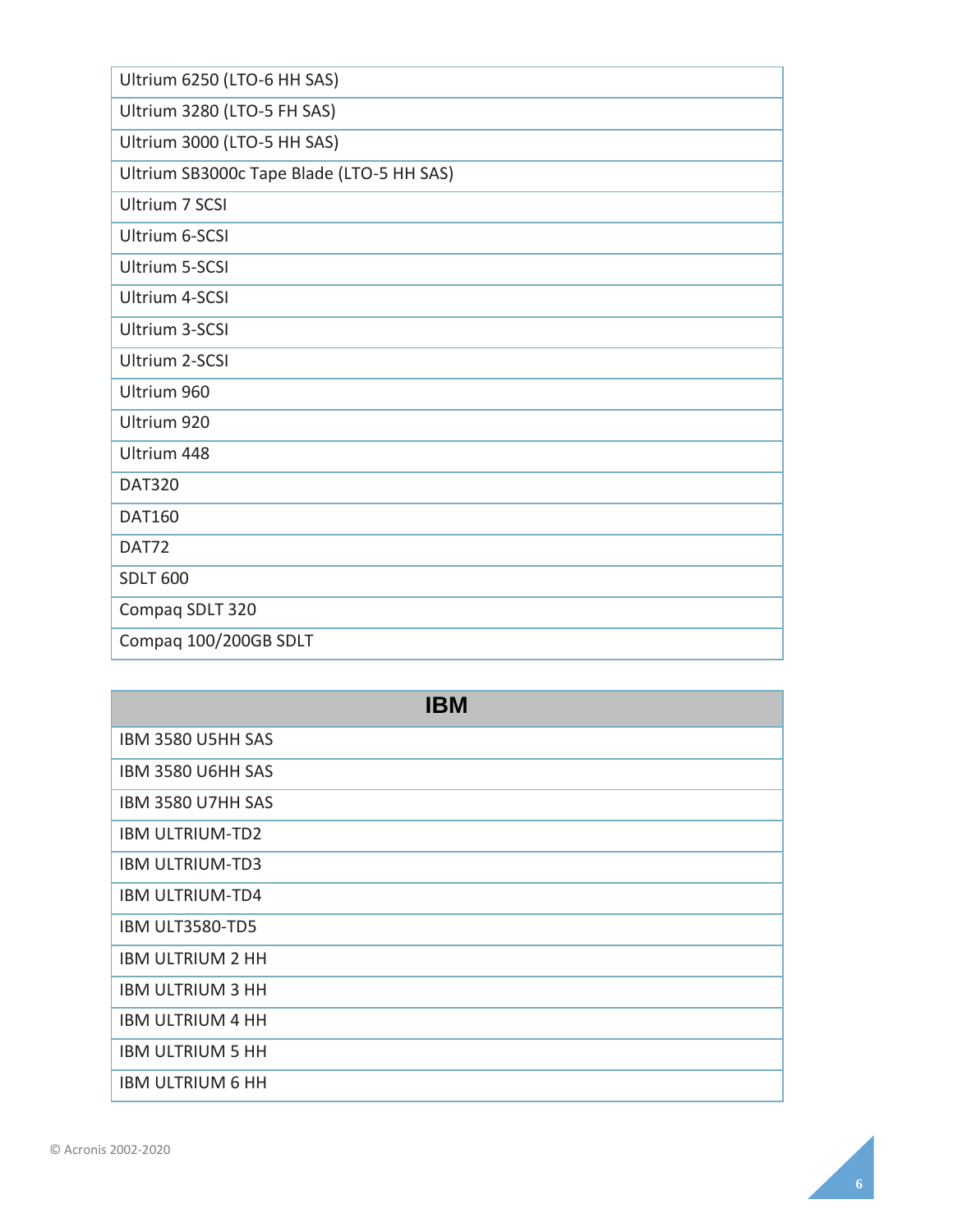IBM ULTRIUM 7 HH

IBM VXA-3 SCSI

| Quantum             |  |
|---------------------|--|
| Quantum Ultrium-HH3 |  |
| Quantum Ultrium-HH4 |  |
| Quantum Ultrium-HH5 |  |
| Quantum Ultrium-HH6 |  |
| Quantum Ultrium-HH7 |  |
| <b>DLT4000</b>      |  |
| DLT <sub>V4</sub>   |  |

| <b>Tandberg</b> |  |
|-----------------|--|
| LTO-2 HH        |  |
| LTO-3 HH        |  |
| LTO-4 HH        |  |
| LTO-5 HH        |  |
| LTO-6 HH        |  |
| LTO-7 HH        |  |

## Virtual Tape Libraries (VTL)

**HP**

HP StoreOnce series

### **FalconStor**

FalconStor Virtual Tape Library Server 7.50

### **FAST LTA**

Silent Brick Library

**Tandberg**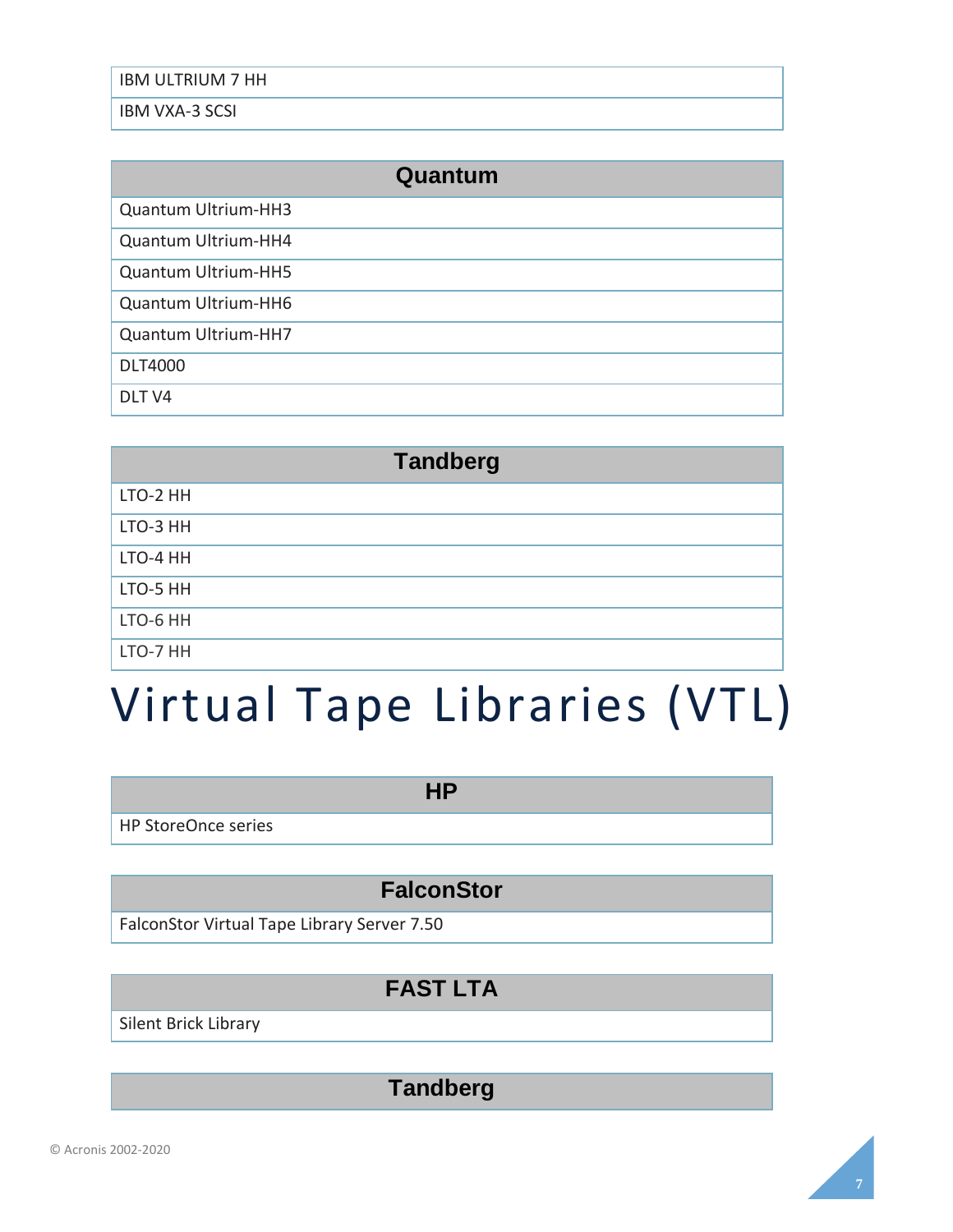## About Acronis

Acronis sets the standard for new generation data protection through its backup, cyber security, disaster recovery, and secure access solutions. Powered by the AnyData Engine and set apart by its image technology, Acronis delivers easy, complete and safe backups of all files, applications and OS across any environment—virtual, physical, cloud and mobile.

Founded in 2002, Acronis protects the data of over 5 million consumers and 300,000 businesses in over 130 countries. With its more than 100 patents, Acronis products were named best product of the year by Network Computing, TechTarget and IT Professional and cover a range of features, including migration, cloning and replication.

For additional information, please visit [www.acronis.com.](http://www.acronis.com/)

Follow Acronis on Twitter: [http://twitter.com/acronis.](http://twitter.com/acronis)